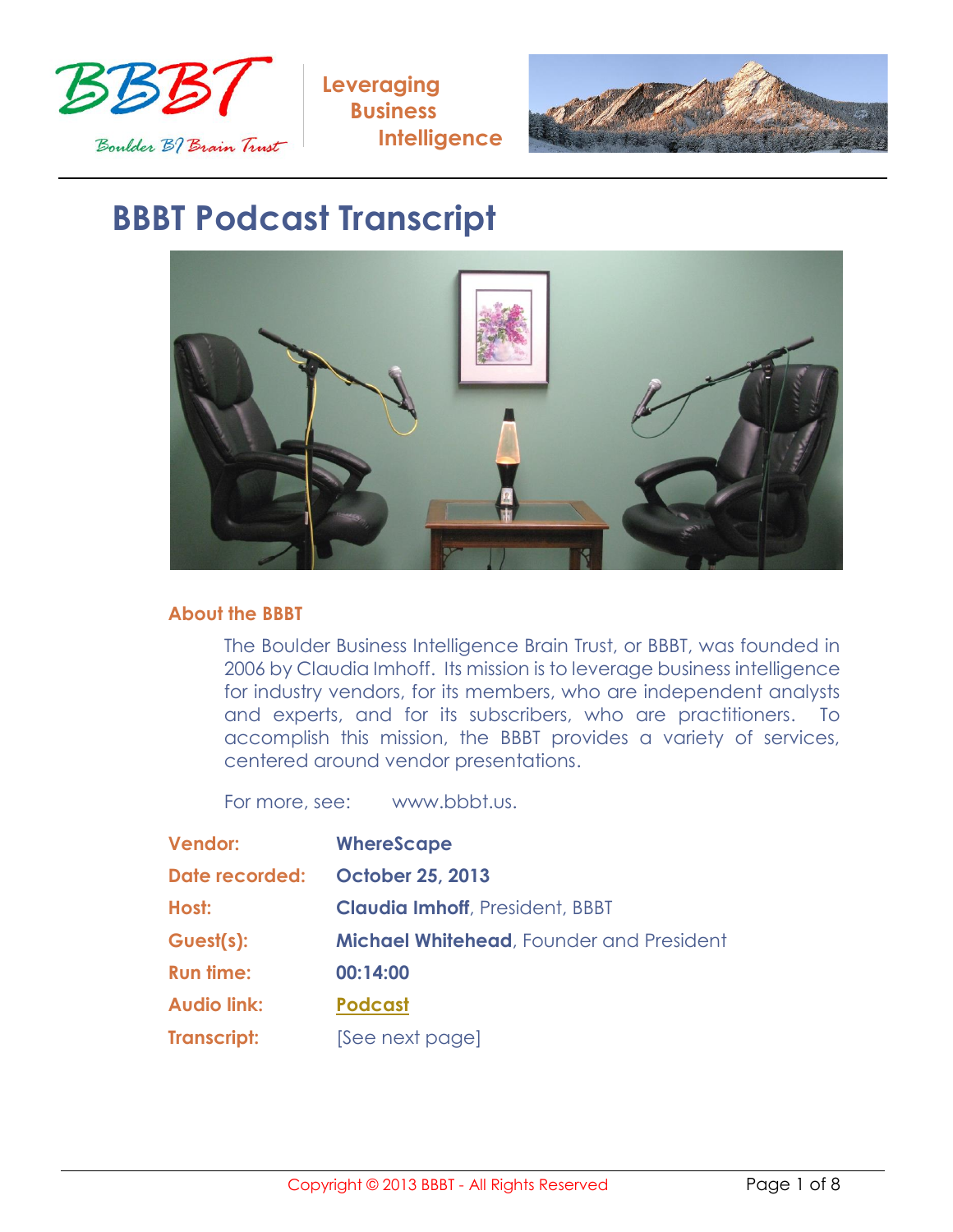



Claudia Imhoff: Hello, and welcome to this edition of the Boulder BI Brain Trust, or the BBBT. We're a gathering of international consultants, analysts, and experts in business intelligence, who meet with interesting and innovative BI companies here in beautiful Boulder, Colorado. We not only get briefed on the latest news and releases, but we share our ideas with the vendor on where the BI industry is going, and help them with their technological directions and marketing messages. I'm Claudia Imhoff and the BBBT podcasts are produced by my company, Intelligent Solutions.

I'm pleased to introduce my good friend. He's Michael Whitehead. Michael is the founder and CEO for WhereScape. Welcome, Michael.

Michael Whitehead: Thanks for having us here in fantastic Boulder with beautiful weather.

- CI: It is gorgeous here, isn't it, today? Good day to be here. Let's start off with your morning "shot across the bow". You started out by saying that the data warehouse landscape has changed, and it has changed dramatically. Why don't you just briefly walk me through what was, and what is today, the data warehouse landscape?
- MW: Sure. When we started off, the data warehouses were defined by their database in a lot of ways. You'd talk to an organization, and they'd say, "Well, I have a Teradata data warehouse," or, "an Oracle data warehouse," or, "a SQL Server data warehouse," or whatever.
- CI: It was pretty much a single entity.
- MW: Yeah. I think Microsoft probably changed the rules early on without anyone realizing it when they added cubes in, which is essentially a different database. It was still a Microsoft data warehouse. We've really seen it take off in the industry, where now we see people with mixes of technology and specialist technology for special things.

You'll see an Oracle shop with a Netezza box wield, and a Teradata shop with an Aster. We've had to really look at it, and go OK, that's a different way of viewing a data warehouse.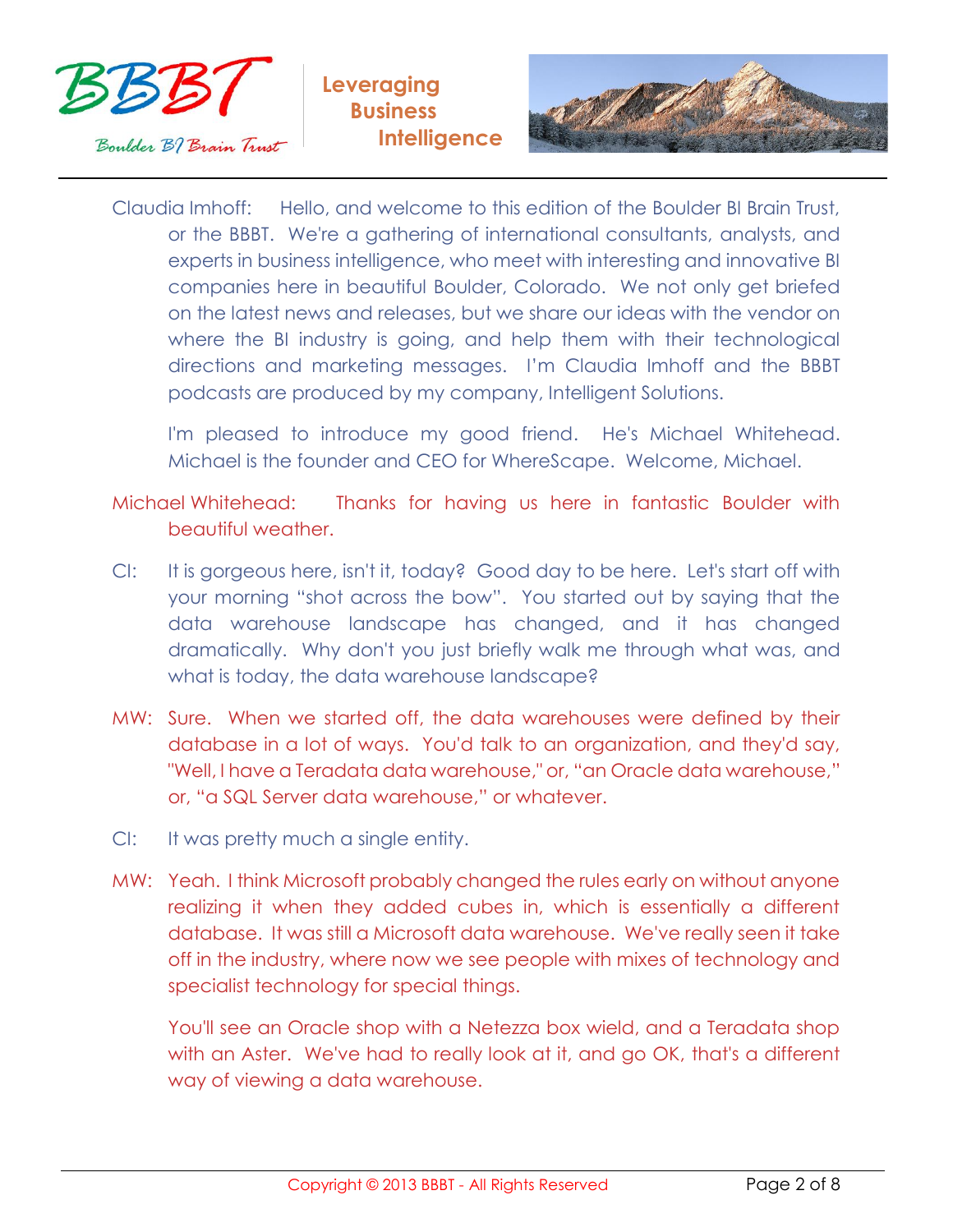



- CI: Colin and I call it the extended data warehouse architecture. Basically, you've still got a core data warehouse somewhere, in some technology, but there are so many, now, additions to it, like you said, Aster Data, a data warehouse supply, a Hadoop thingy, something that you hang off of this environment that does specialized things for you.
- MW: As that matures and becomes the norm, you then get a different set of problems. How are you going to build it? Are you going to have a different team that is doing Hadoop, a different team that's doing Oracle, a different team that's doing Netezza?

Is that really feasible? Are you going to double up on those people? What if they're away? Where have you put your best team? For us, that looked like an opportunity. Why can't we have a development environment that sits across all of them, and you can just choose where you deploy?

- CI: That's where you come in, because, quite honestly, you also stated that even though you've all these wonderful new technologies, it's still really hard to build the data warehouse, and in particular, to maintain it, to change it, enhance it. Why is that? I would have thought all these wonderful technologies would help us out.
- MW: I think that date warehousing is fundamentally difficult. We're trying to solve a hard problem. It is. It's hard. When you look at what we're trying to do, we're trying to take a business idea and trying to support someone. We're trying to understand what they want and provide data to support that.

We've got no place to hide. If you look at the transaction processing people, they can create an application. They can hide the data, and put screens between it. We have no place to hide. We're taking that data and make it available to people. We have to understand what they want to do with it. We have to understand the business rules. We have to understand the definitions. A lot of these things organizations don't understand themselves, or have never been forced to go through the discipline. Because it's obvious what profit means if you're sitting in one department, versus another department, versus the CEO, versus a...

CI: A line manager or something?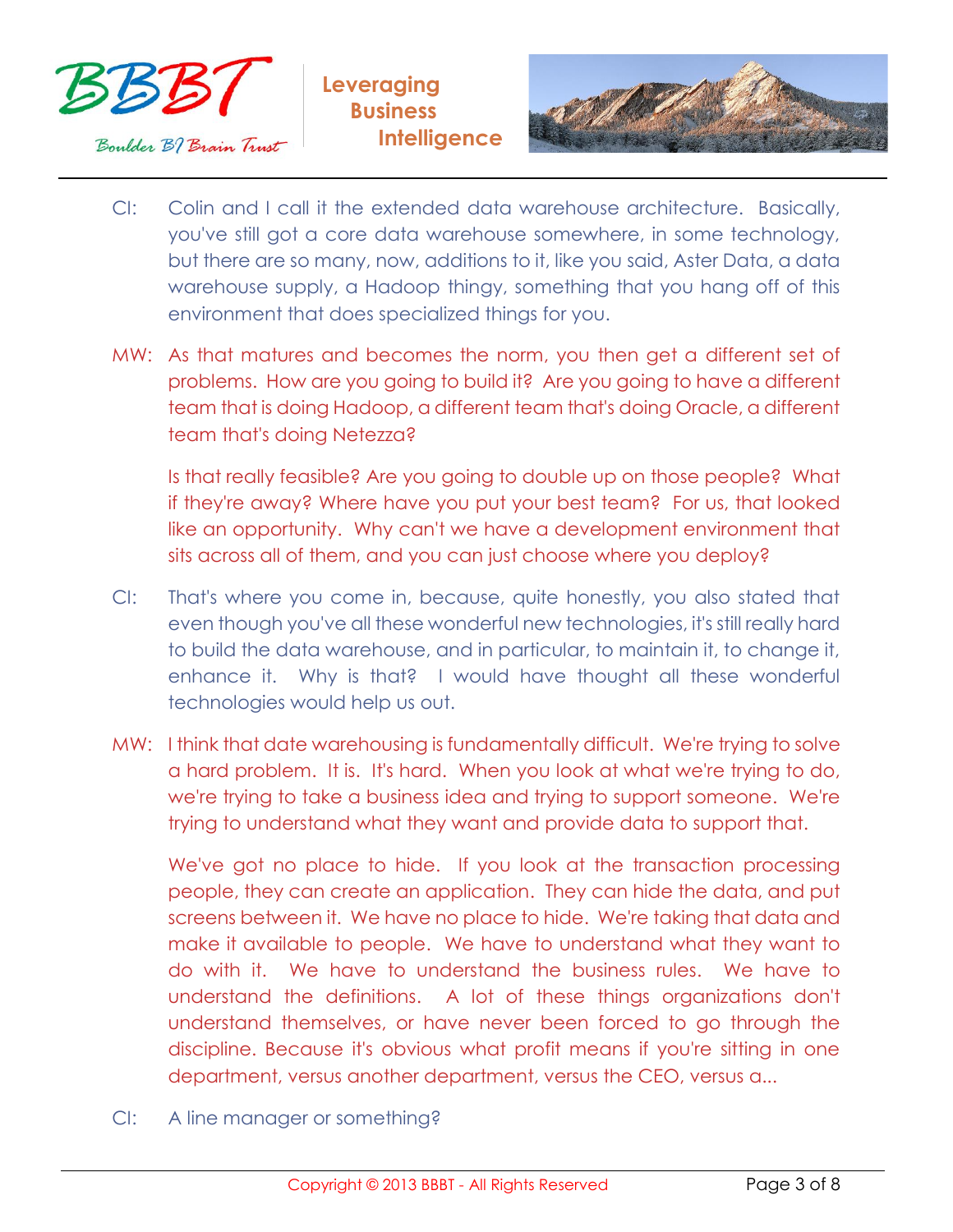



- MW: Yeah, because it has context around it. When you're dealing with data, you don't have that context. It's hard.
- CI: It is, and I like your comment. Operations can hide the data, mostly because, you're right, there is a buffer between the data and the human being that's using it. It's a very rigid buffer. They enter orders the same way every time. In the data warehousing environment, I never know what questions are going to come down the pike. There is a no buffer. You're right. There is no standardization, in terms of the queries or the questions that a person can ask. How do we fix that problem then?
- MW: I think that the problem exists, and I'm not sure we can fix the problem. I think what we can do is help alleviate and stop it from defining a data warehouse. It shouldn't be defined as being difficult and hard. I think we can look to automate functions of it that we can say, "Yeah, this is difficult."

Let's spend our time on the things that are actually different, that are actually important, that are actually going to add some value. Let's not spend our time on the things that are exactly the same, that we solved the problem, years and years ago. Let's not repeat that every single time we do a project.

CI: Let's get into automation. You actually gave us a very clear example of what can be automated and that was a developer saying, "I need to develop," I'm going to test your memory here, "I need to develop a changing dimension, a slowly changing dimension. What do I need to do to do that?"

You had a whole list, a whole raft, of activities that this person would do every time they wanted to create a slowly changing dimension. They would first do this, then this, then this, and there was a whole list of them. What you said was, "Do they really need to do all of these things, or are there parts of this that we can automate?" I'm going to test you memory. Go for it.

MW: We did talk about that, and all those things do need to be done, but the question is whether the developer needs to do them. Because if you think about what's really different about any dimension, you're talking about what data is changing, what's the business key associated with it.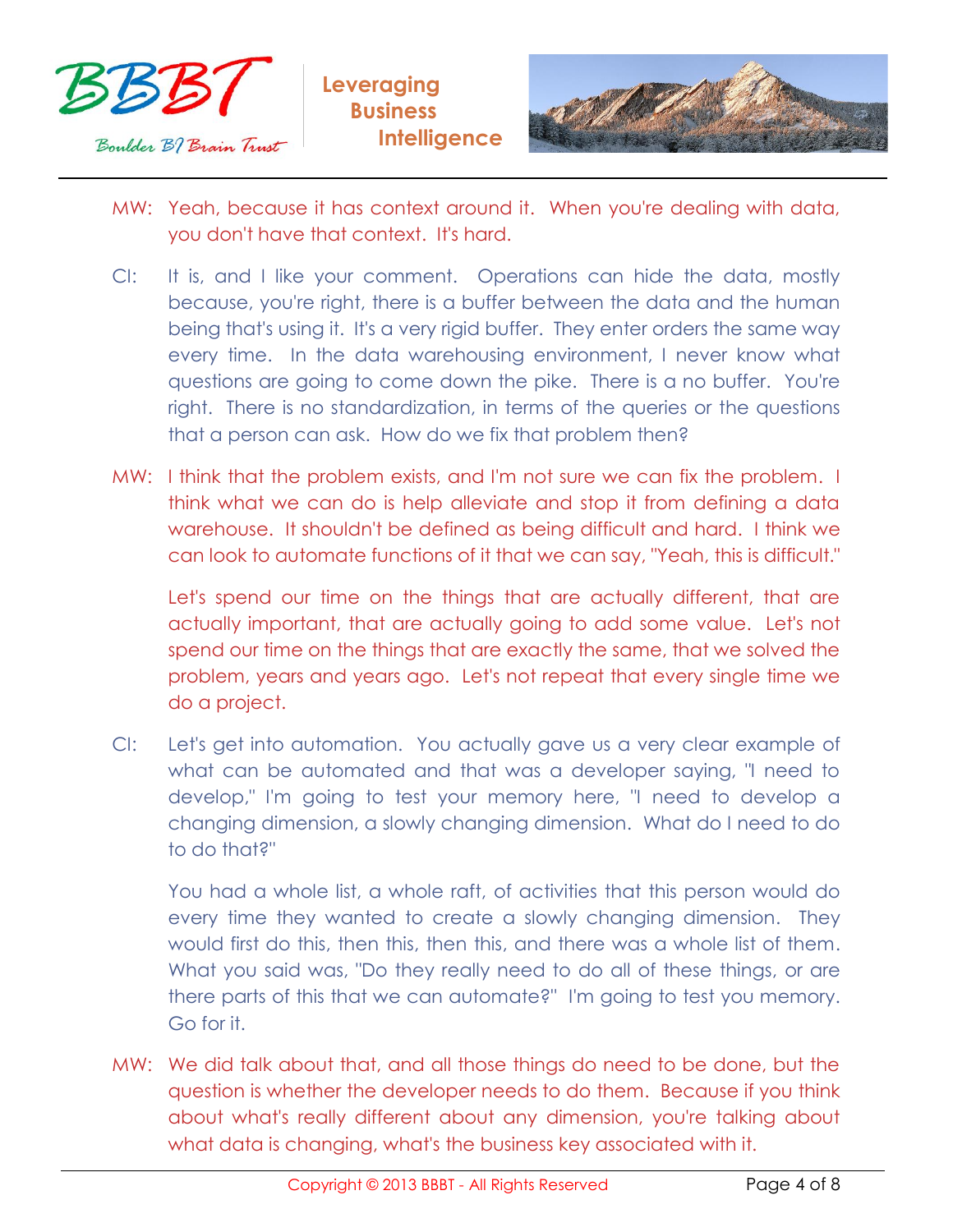



Then, when you end up coding it, and end up putting it into the database, and have it actually working, there's a whole lot of other things you've got to do. You've got to get the keys, and you've got to do indexing, and you've got to write all the code.

- CI: Pretty much routine processes that you do every single time.
- MW: Yeah. Exactly. What we see far too often is people doing these every single time, and individuals will, obviously, automate it to a minor extent. They will cut and paste the previous one they did. Most of them will, anyway. Coders never start from scratch.

You've got that code, and then you're modifying and changing that code. You're putting in the fields, because you're typing in the field names and all these things, and then you're modifying it to go out. Maybe you've got lots of different ones or lots of different types of dimensions that you're cutting and pasting from.

We can do that for you. That's easy.

- CI: Why not just push a button?
- MW: Why don't you just push a button?
- CI: Just tell it what the attribute is and what the key is, and boom, off they go.
- MW: Then you're using the smarts that the data warehouse person has got. They're figuring out what needs to be done, and then you're just pushing back to software.
- CI: Not how it's being done.
- MW: Yeah.
- CI: I love that example. I think it's very clear. It's very obvious what can be automated. You go beyond that, though. You talk about a number of things that can be automated. I'm going to test your memory again. What else is available to be automated?
- MW: It's really interesting, because we're exploring that. There are obviously a series of automation points, of things we can do. One of the ones that we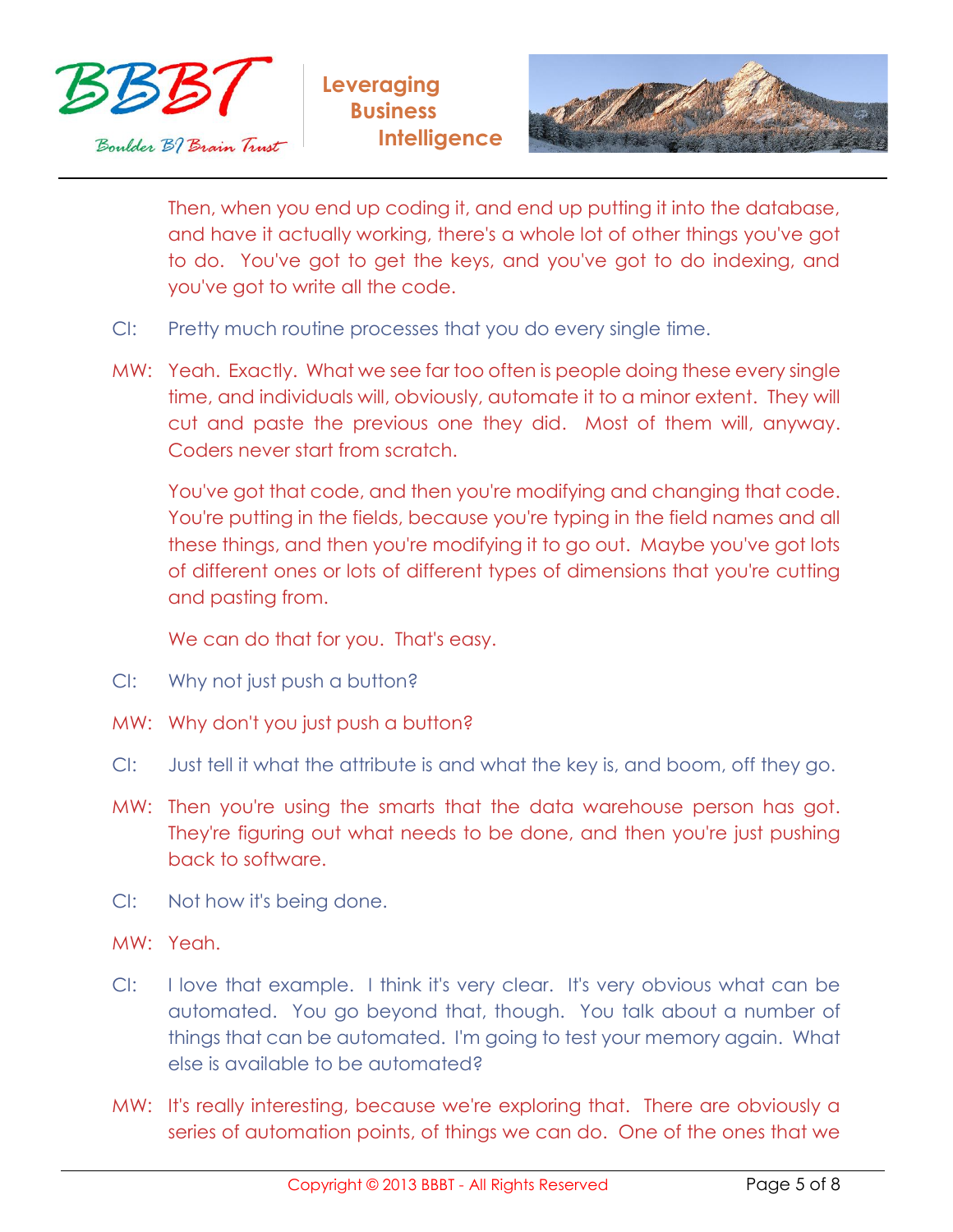



used as an example was building a data vault from a normalized data warehouse. There are a set of rules associated with data vaulting, very strict rules associated with that.

Rules are good. In this case, it means that if we follow those rules, we can automate those rules and push them through. Some of the things really interest us are moving it up from those point solutions to processes, though. What processes can we automate? How can we string those things together?

That's when you start to get some real value out of it. That's, see, for us, the really exciting part of automation.

- CI: Yeah, I liked the list that you had. You had profiling. You had just any number of things that were pretty convoluted processes.
- MW: Let's take a real trivial one, but one we use as an example a lot, is documentation.
- CI: Oh, yes. Yes. Oh, my goodness, yes.
- MW: That's the reaction of very single data warehouse person that you go to. We can automate the documentation, and they're like, "Wow!" We should be able to. We know what you have done, so with the WhereScape software products, with Red, in particular, we're taking note of everything that you're doing. We're storing the metadata about it, just so we can automate the documentation.

When you have got it automated, you get some real advantages out of it. In the documentation's case, you can document on demand. So documentation is no longer a one off thing that you do in a point in time. You can do it any time you like.

- CI: It's a living and breathing document.
- MW: Yeah! The concept of data warehouse documentation being the one that was done on the first project that was done really really well, and signed off on, and beautifully formatted. To figure out what's going on, you take that and then you layer on top the slightly dodgier changes that have been made.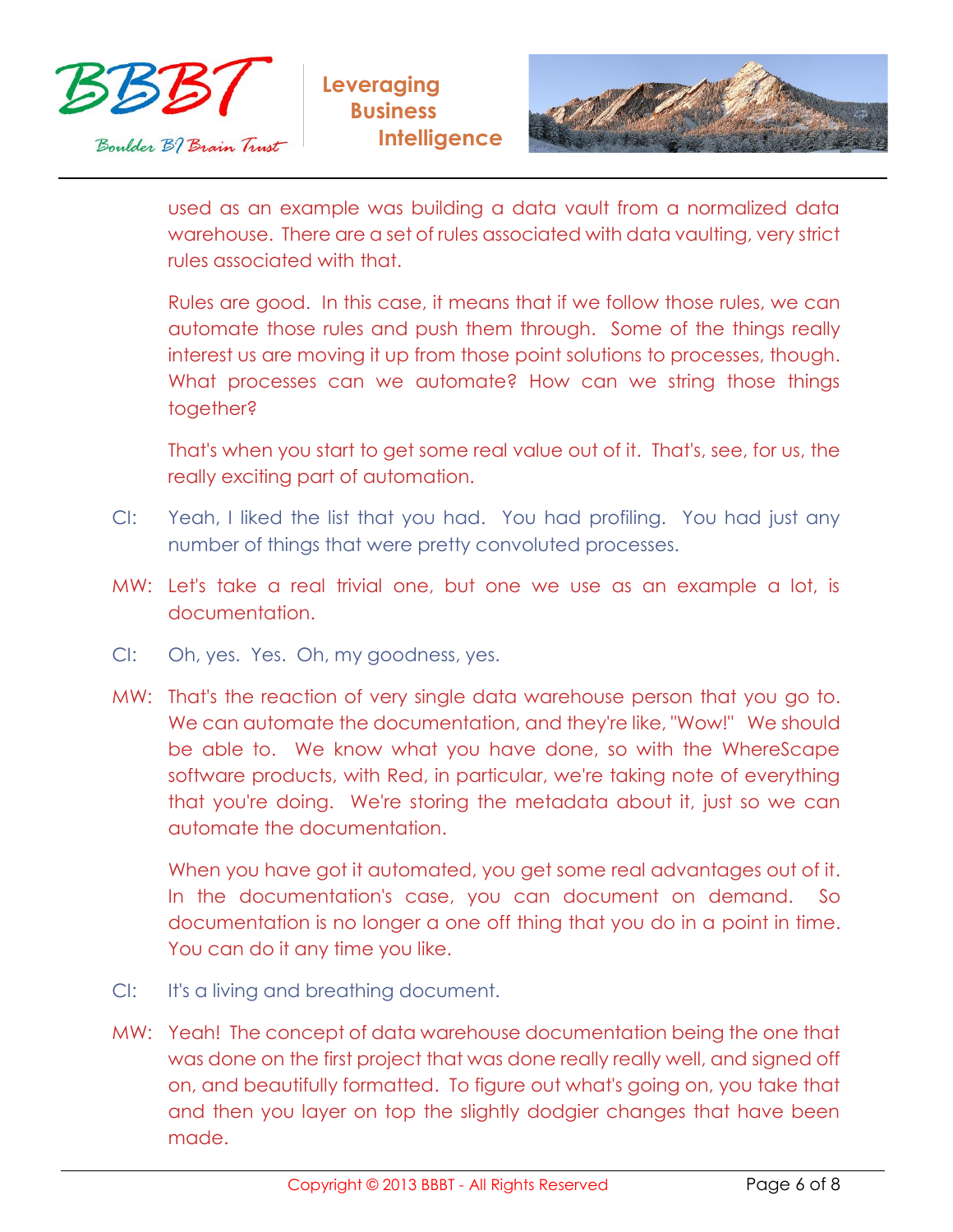



You have to go in the right order, so you understand, because the last person just came in and did this, and all they documented was the change that they made onto it. It gets really difficult to understand. The idea that you can walk in, document on demand, have a look at it.

Impact analysis, that's another one. You want to be able to go in and look and see if I change this source system, what is going to change? Where did this data come from? The lineage, that's a classic for automation.

- CI: Yeah, and it's so needed in our environments.
- MW: It is. Given the conclusion that we came to very early on that change is inevitable, and should be catered for from day one. When you have that as a mindset, you just approach the problem a little bit differently.
- CI: I'm going to change directions on you a little bit. Let's talk about something that's very exciting. I'm going to lead you into it, because I want to know how the vendors, the other data warehouse vendors, have reacted.
- MW: I don't know if you saw that last week we signed a reseller agreement with Teradata.
- CI: I did indeed.
- MW: Look, we're really thrilled with that. A lot of it is the view from the market, and that Teradata saw that data warehouse automation is a valid technology. It's not just another form of ETL.
- CI: It's not a nice to have. It is now a mandatory part.
- MW: Yeah. As we have more and more projects that are taking longer and longer, and more and more demanding business users, that the idea of automating it is just a logical step. That was fantastic.

We're also seeing a lot of our competitors starting to talk about data warehouse automation as well. We've been circling it and using different words to describe the same thing, and we're seeing people now starting to talk about data warehouse automation. We're going to see TDWI is running a data warehouse automation course for the first time in Orlando. It's really a concept whose time has come.